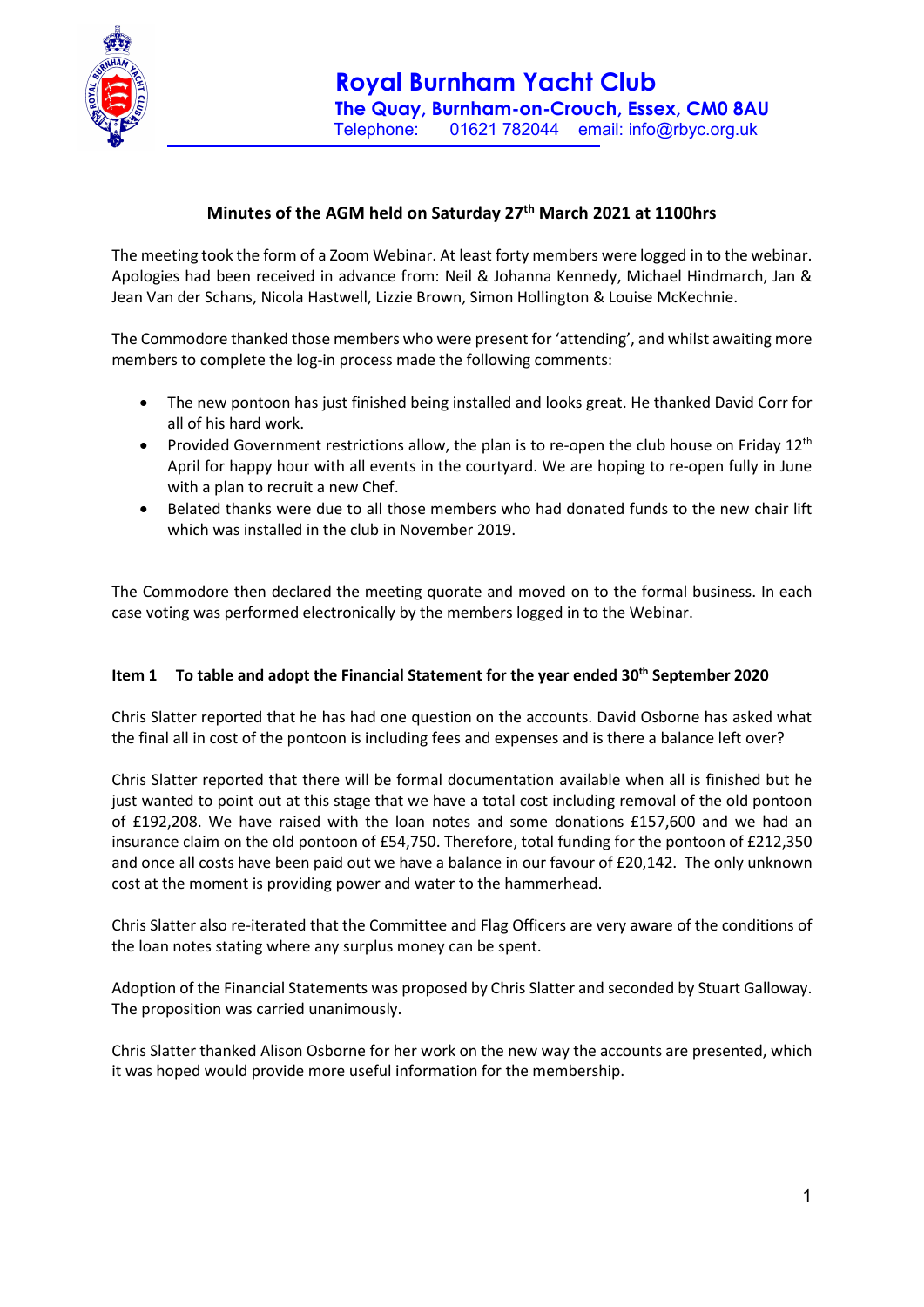## Item 2 To Elect the Officers and Committee for the year 2021/2022

In accordance with the Articles the following were elected to office for the ensuing year:

| <b>President:</b>         | <b>Stuart Galloway</b><br>Proposed by Mike Baker-Harber, seconded by Chris Slatter; carried                                                                                                                                                                                                                                                                                                                                                                                                                                                                     |
|---------------------------|-----------------------------------------------------------------------------------------------------------------------------------------------------------------------------------------------------------------------------------------------------------------------------------------------------------------------------------------------------------------------------------------------------------------------------------------------------------------------------------------------------------------------------------------------------------------|
| Commodore:                | Mike Baker-Harber<br>Proposed by Stuart Galloway, seconded by Chris Slatter; carried                                                                                                                                                                                                                                                                                                                                                                                                                                                                            |
| <b>Vice Commodore:</b>    | <b>Will Dallimore</b><br>Proposed by Mike Baker-Harber, seconded by Stuart Galloway; carried                                                                                                                                                                                                                                                                                                                                                                                                                                                                    |
| <b>Rear Commodores:</b>   | Stephen Herring - House<br>Proposed by Mike Baker-Harber, seconded by Chris Slatter; carried                                                                                                                                                                                                                                                                                                                                                                                                                                                                    |
|                           | David Corr - Premises<br>Proposed by Mike-Baker-Harber, seconded by Chris Slatter; carried                                                                                                                                                                                                                                                                                                                                                                                                                                                                      |
|                           | Duncan Haley - Sailing<br>Proposed by Mike Baker-Harber, seconded by Stuart Galloway; carried                                                                                                                                                                                                                                                                                                                                                                                                                                                                   |
| <b>General Committee:</b> | <b>Simon Barnes</b><br>Proposed by Mike Baker-Harber, seconded by Stuart Galloway; carried<br>Magdalen Bush<br>Proposed by Mike Baker-Harber, seconded by Chris Slatter; carried<br><b>Roger Martin</b><br>Proposed by Mike Baker-Harber, seconded by Stuart Galloway; carried<br><b>Charlie Pitcher</b><br>Proposed by Mike Baker-Harber, seconded by Chris Slatter; carried<br>Jeremy Polturak<br>Proposed by Mike Baker-Harber, seconded by Stuart Galloway; carried<br>Angela Shephard<br>Proposed by Mike Baker-Harber, seconded by Chris Slatter; carried |
| Treasurer:                | <b>Chris Slatter</b><br>Proposed by Mike Baker-Harber, seconded by Stuart Galloway; carried                                                                                                                                                                                                                                                                                                                                                                                                                                                                     |
| <b>Company Secretary</b>  | <b>Beccy Haley</b><br>Proposed by Mike Baker-Harber, seconded by Chris Slatter; carried                                                                                                                                                                                                                                                                                                                                                                                                                                                                         |
| <b>Hon Trophy Keeper:</b> | Sid Livingstone<br>Proposed by Mike Baker-Harber, seconded by Stuart Galloway; carried                                                                                                                                                                                                                                                                                                                                                                                                                                                                          |

Mike Baker-Harber reported that we have received two questions in advance which have been answered by the Flag Officers.